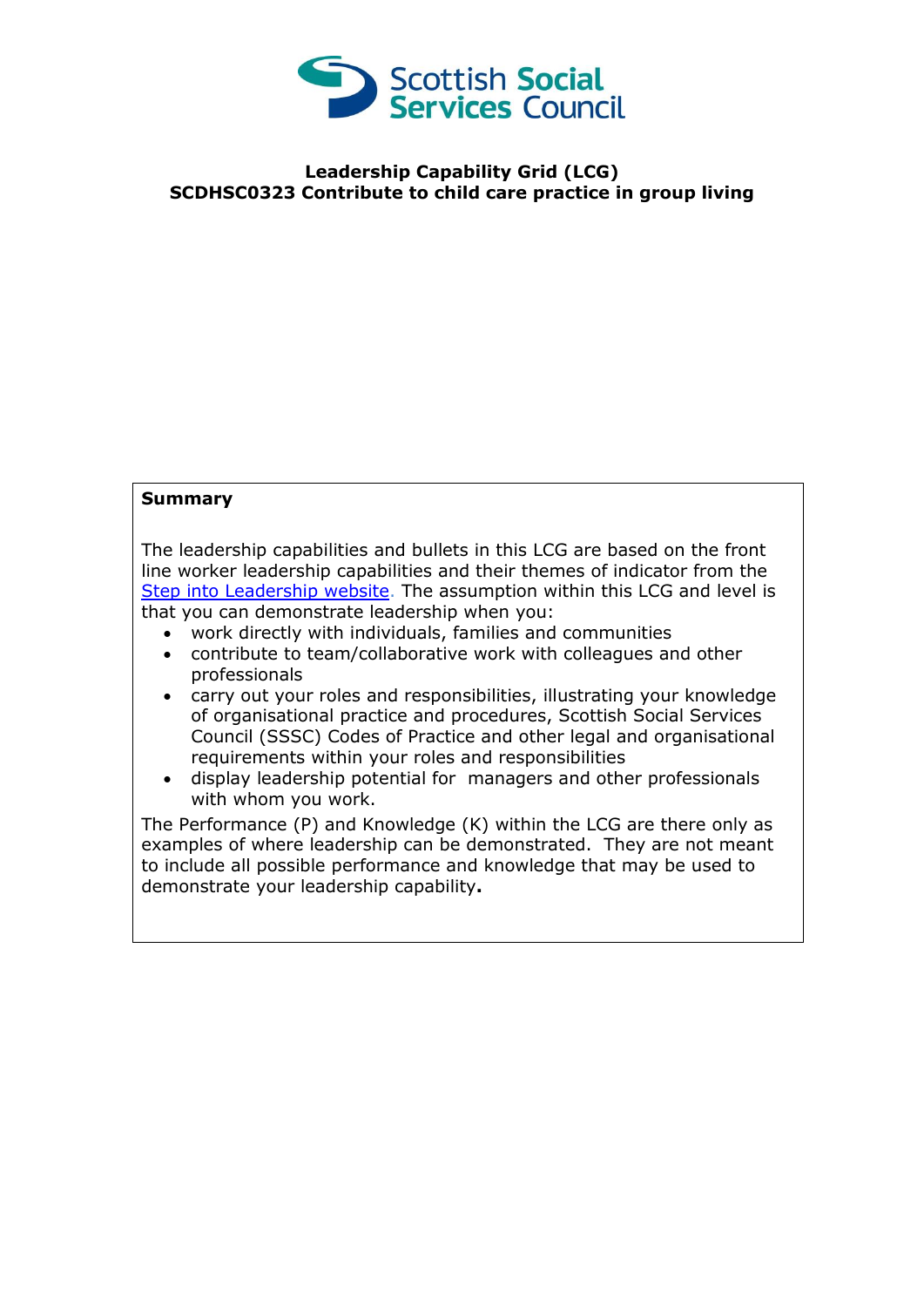

## **Leadership Capability Grid (LCG) SCDHSC0323 Contribute to child care practice in group living**

| Leadership<br>capabilities                 | When contributing to child care practice in group living you can<br>demonstrate leadership capabilities by:                                                                                                                                                                                                                                                                                                                                                                                                                                                                                                                                                                                                                                                                                                                                                                                                                                  |
|--------------------------------------------|----------------------------------------------------------------------------------------------------------------------------------------------------------------------------------------------------------------------------------------------------------------------------------------------------------------------------------------------------------------------------------------------------------------------------------------------------------------------------------------------------------------------------------------------------------------------------------------------------------------------------------------------------------------------------------------------------------------------------------------------------------------------------------------------------------------------------------------------------------------------------------------------------------------------------------------------|
| <b>Vision</b>                              | Providing a vision for those with whom you work and your organisation when<br>you:<br>• See how best to make a difference when providing active support ( $P5-12$ ,<br>16-23; K1-5, 11, 16, 24-25, 36-37, 40, 42-46)<br>• Communicate and promote ownership of the vision when working with<br>children and young people (K1-5, 11, 16, 24-25, 36-37, 40, 42-46),<br>planning and evaluation ( $P1-3$ , 13-15; K40, 42-46), seeking extra<br>support (K20), working with others (P1-5, 9-10; K42-46) and recording<br>and reporting ( $P24$ ; K36)<br>• Promote social service values through active participation and<br>personalisation (P5-12, 16-23; K1-5, 11, 13-19; 27, 29, 36-37, 40, 42-<br>46) and when working others (P1-5, 9-10; K42-46)<br>• See the bigger picture when demonstrating knowledge and practice of<br>organisational, local and national policies and procedures (P4, 17-24; K6,<br>8-9, 27-28, 36-37, 40, 42-46) |
| Self-<br>leadership                        | Displaying self leadership when you:<br>• Demonstrate and adapt leadership when contributing to child care practice<br>in group living (All <b>P</b> ; <b>K</b> 26, 36-37, 40, 42-46)<br>• Improve own leadership by seeking advice $(K20)$ and self reflection $(K26)$<br>• Take intelligent risks when contributing to child care practice in group<br>living (All P; K40, 42-46)<br>• Demonstrate and promote resilience (All $P$ ; K3, 4, 19, 32, 40, 42-46)<br>• Challenge discrimination and oppression (P16-24; K 1, 4, 31, 44, 46)                                                                                                                                                                                                                                                                                                                                                                                                   |
| <b>Motivating</b><br>and inspiring         | Motivating and inspiring others when you:<br>• Inspire people by personal example (P1-6, 8-12, 14-23; K14-20, 40, 42-<br>46)<br>• Recognise and value the contribution of others (P1-6, 8-12, 14-23; $K9-$<br>10, 20, 40, 42-46)<br>• Support the creation of a learning and performance culture ( $P1-6$ , 8-12,<br>14-23; K16-20, 26, 40, 42-46)                                                                                                                                                                                                                                                                                                                                                                                                                                                                                                                                                                                           |
| <b>Empowering</b>                          | Empowering people when you:<br>Enable leadership at all levels (P1-6, 8-12, 14-23; K8-9; 16-20, 42-46)<br>• Support the creation of a knowledge and management culture ( $P1-6$ , 8-<br>23; K16-20, 26, 40, 42-46)<br>• Promote professional autonomy (P1-6, 8-12, 14-23; K16-20, 24-26, 42-<br>46)<br>• Involve people in development and improvement (P1-6, 8-23; K16-20,<br>$42 - 46$                                                                                                                                                                                                                                                                                                                                                                                                                                                                                                                                                     |
| <b>Collaborating</b><br>and<br>influencing | Collaborating and influencing when you:<br>Promote partnership working (P1-6, 8-23; K11, 14-20, 42-46)<br>Influence people (P1-6, 8-23; K11, 14-20, 42-46)                                                                                                                                                                                                                                                                                                                                                                                                                                                                                                                                                                                                                                                                                                                                                                                   |